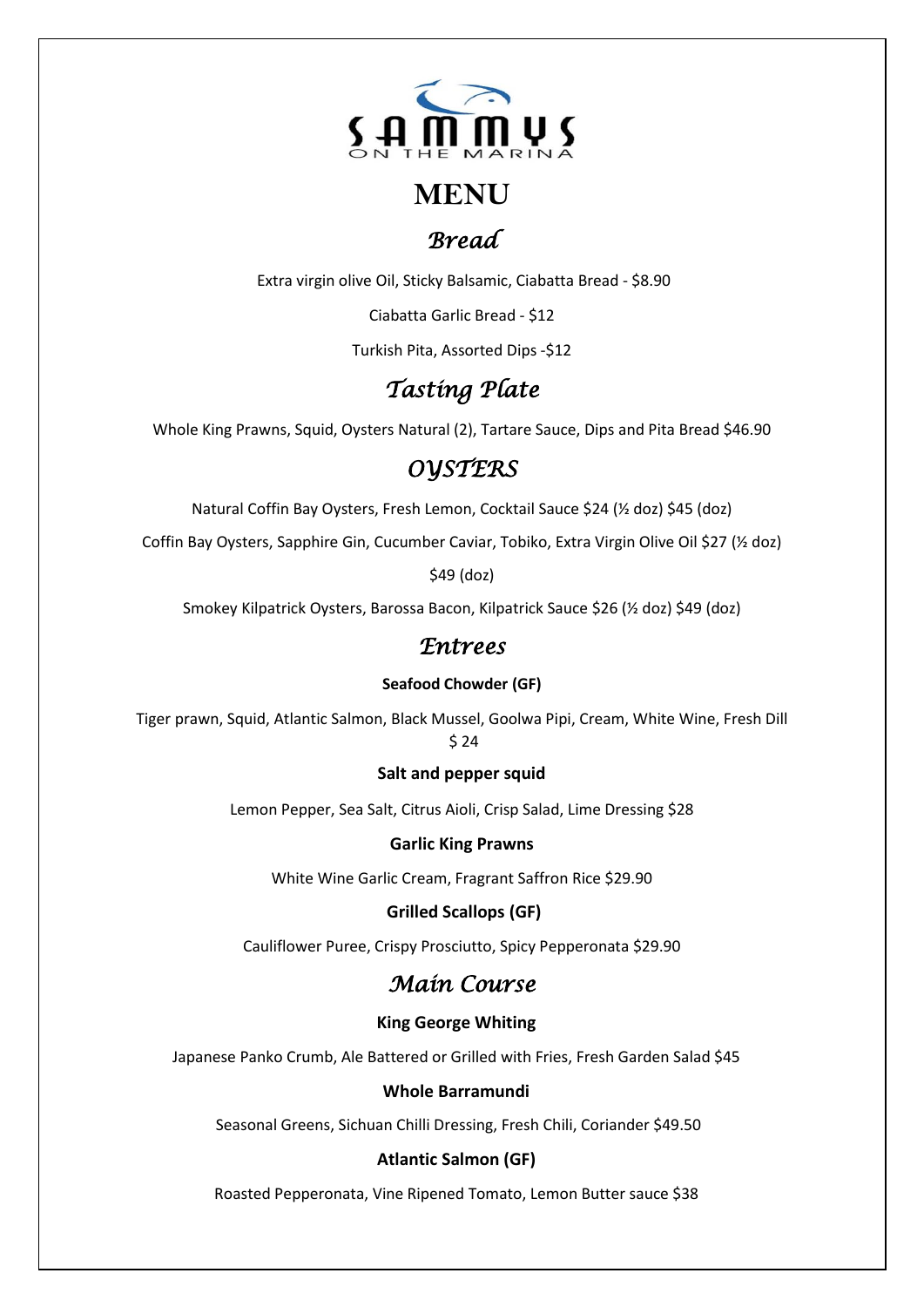#### **Market Fish**

Please Ask Our Friendly Staff for What's Available

#### **Sammy's favourite**

Local King George Whiting, Prawn Skewer, Salt & Pepper Squid, Citrus Hollandaise \$55

#### **Chili Black Mussels**

Pot Steamed in White Wine, Bird Eye Chilli, Garlic, Fresh Tomato,

Basil, Toasted Ciabatta \$35

#### **Surf & Turf**

Cooked to your Liking, Herb Mashed, Roasted Portobello Mushroom, Garlic King Prawn, Red Wine Reduction \$59

## *PASTA*

#### **Nero Marinara**

King Prawn, Squid, Black Mussels, Scallops, Atlantic Salmon, Fresh Tomato, Chili \$48

#### **Chicken Casarecce Puttenesca \$ 32**

Kalamata Olives, Baby Capers, Basil, Oregano, Tomato Sugo

**(Vegetarian Option)**

## *Southern Rock Lobster*

All served with Garden Salad & Fries

Natural POA

Thermidor POA

Herb Butter POA

### **Sammy's Deluxe Platter**

Southern Rock Lobster / Scallops /Whole Baby Barramundi / Crumb Whiting / Grilled Skewered Prawns/ Coffin Bay Oysters / Chili Black Mussels / Garlic prawn Saffron Rice/Fried Squid/ Garden Salad/Fries /Tartare Sauce, Sweet and Sour Chilli Dipping sauce POA

## **South Australian Platter**

SA King Prawns / Pan Seared Scallops / Prawn Skewers / Coffin Bay Oysters/Crumb Whiting/ Fried Squid / Whole Baby Barramundi / Chili Black Mussels / Garden salad/ Tartare Sauce, Sweet and Sour Chilli dipping sauce \$195